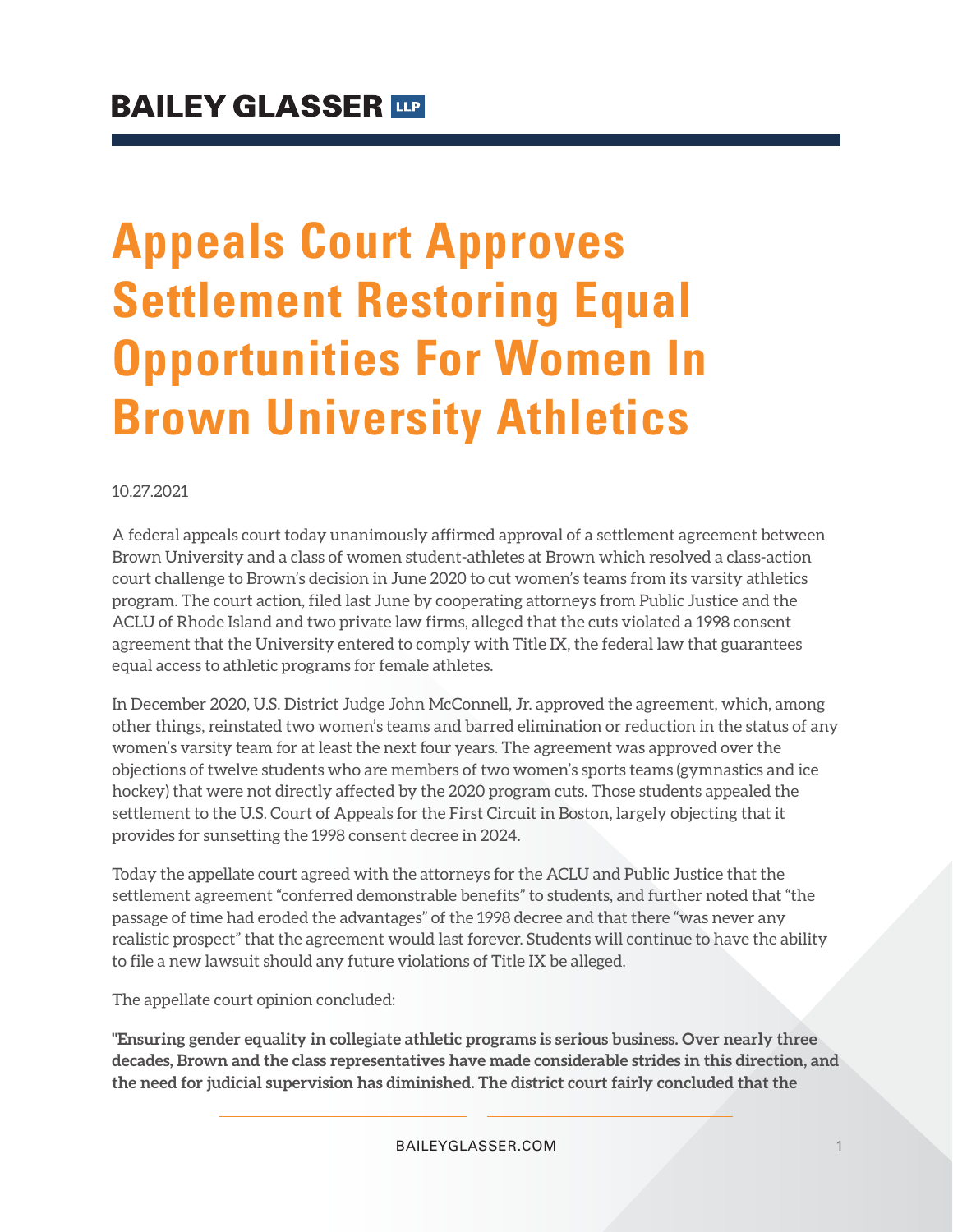## **BAILEY GLASSER TIP**

#### APPEALS COURT APPROVES SETTLEMENT RESTORING EQUAL OPPORTUNITIES FOR WOMEN IN BROWN UNIVERSITY ATHLETICS

#### **finish line is in sight**."

Public Justice and ACLU of Rhode Island cooperating attorney Lynette Labinger argued the case in support of the settlement agreement in September. The lawsuit was also handled by Leslie Brueckner of Public Justice; Arthur Bryant and Lori Bullock of Bailey & Glasser, LLP; and Jill Zwagerman of Newkirk Zwagerman in Des Moines, IA.

Public Justice and ACLU cooperating attorney Lynette Labinger said today: "We are pleased to see that the protections for women athletes at Brown achieved by the settlement approved last year remain in place and that Brown's obligation to hold the line against any more cuts to its women's program is secure for the remaining life of the agreement."

Arthur Bryant of Bailey & Glasser, LLP, co-counsel for the women, who first brought this lawsuit with Public Justice (then Trial Lawyers for Public Justice) in 1992, added: "This is a major victory for our clients – the female student-athletes and potential student-athletes at Brown – and everyone committed to advancing gender equity. In June 2020, Brown University intentionally violated the 1998 settlement agreement in this landmark Title IX case, announcing it would reinstate men's varsity teams it had said it would eliminate, but no women's teams. Our clients forced Brown to reinstate the women's equestrian and fencing teams – and won additional protections for all its women's teams. They proved again the critical value and importance of Title IX."

The decision from the appellate court is here.

Additional background information on the suit can be found here.

**Contact:**

Lynette Labinger: (401) 465-9565; LL@LabingerLaw.com

Steven Brown: (401) 831-7171; sbrown@riaclu.org

Arthur Bryant: (510) 507-9972; abryant@baileyglasser.com

#### **Attorneys**

Arthur H. Bryant Lori A. Bullock